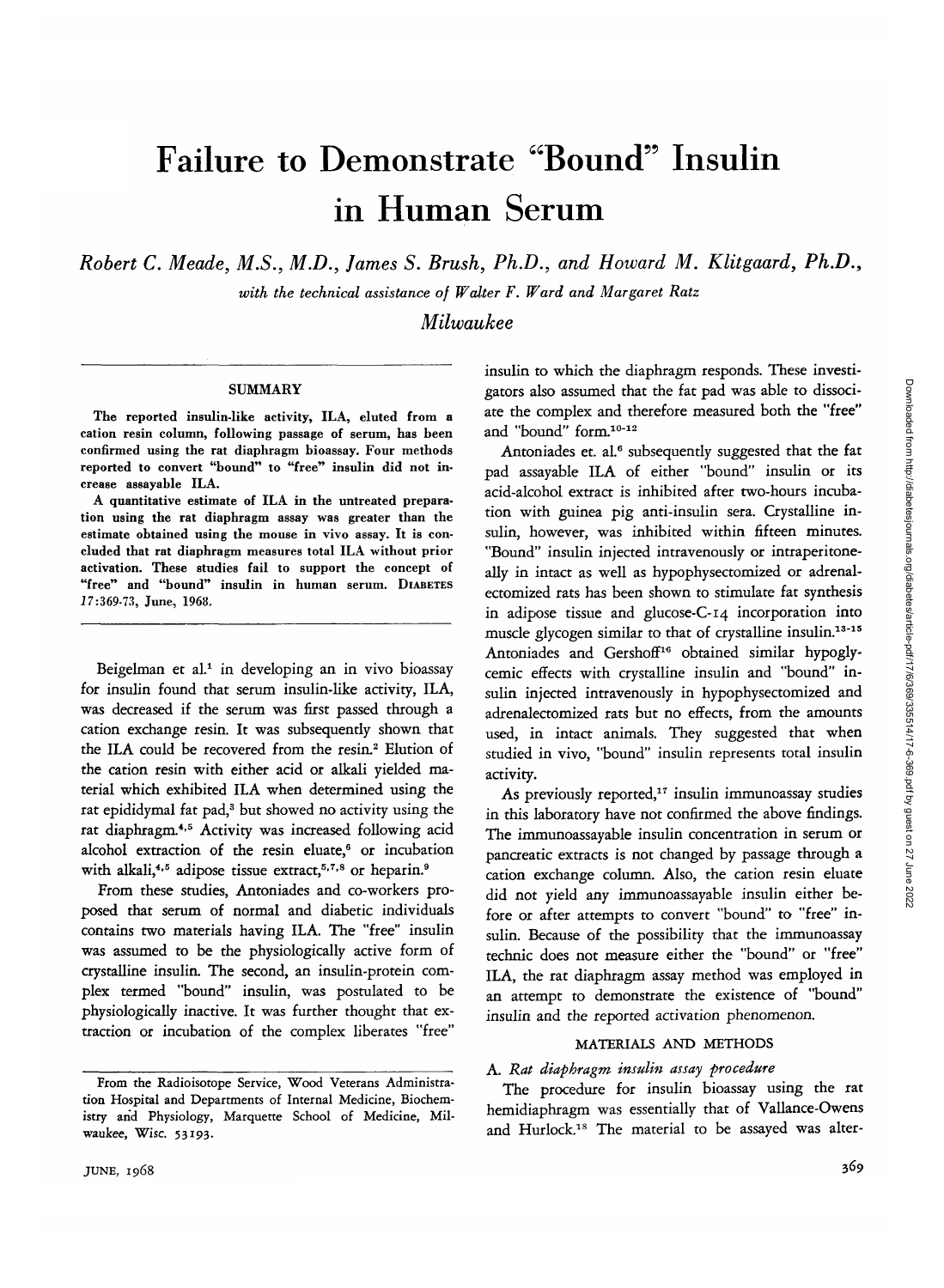nately added to the left or right hemidiaphragm. By this technic, no difference from the opposite control hemidiaphragm was obtained without added insulin or cation resin eluate. Glucose was determined by the Somogyi-Nelson procedure. The amount of glucose incorporated into glycogen was determined by the method of Rafaelsen et al.19 Values were calculated as micrograms glucose uptake per 10 mg. dry tissue or glycogen production per 10 mg. wet tissue. Results are expressed as difference from control hemidiaphragm.

## B. *Preparation of cation resin eluate*

Serum obtained from both nonfasted and fasted normal individuals was treated according to the method of Antoniades and Gundersen.<sup>11</sup> One liter was passed, at a flow rate of 10 ml. per minute, through a Dowex 50- $\times$ 8 (Na<sup>+</sup> cycled) 4.7  $\times$  60 cm. resin column which was then washed with two volumes of 0.15 M NaCl at the same rate. The serum and saline wash were not utilized. The resin was eluted at  $4^\circ$  C. with  $I$  L. of 0.02 M NH4OH over a 1 to 2-min. period. The eluate was neutralized with 0.2 N  $H_2SO_4$ . When lyophilized, the eluate yielded about 4 gm. of powder, consisting mainly of sodium and ammonium salts. This material will hereafter be referred to as cation resin eluate. Prior to assay, the powder was dissolved in water and dialyzed for 24 hrs. at  $4^{\circ}$  C. against two changes of Gey and Gey bicarbonate buffer.<sup>20</sup> Before being used, the dialysis tubing was boiled for approximately eight hours with several changes of water to free it of volatile or soluble sulfur compounds.

All water referred to in these studies was distilled water deionized by passing through an Amberlite MB-I column.

## C. *Preparation of adipose tissue extract (ATE)*

Both crude and partially purified ATE were prepared according to the method of Antoniades and Gundersen.7 The lyophilized powder was redissolved in water, protein nitrogen determined on an aliquot, $21$  and the material stored at —20° C. until used.

## D. *Methods of treatment of the cation resin eluate*

1. *Incubation with ATE.* After dialysis, the cation resin eluate was diluted with Gey and Gey buffer. The partially purified ATE was added to yield a protein nitrogen concentration of 15  $\mu$ g. per ml. This was equivalent to 60  $\mu$ g. per ml. of crude ATE. The crude ATE was not used as it consistently showed an inhibitory effect.

2. *Alkali treatment.* The cation resin eluate was treated according to Gundersen and Antoniades.<sup>4</sup> After centrifugation at 1,100 g for 30 min., the supernatant was removed from the precipitate of calcium phosphate and the pH adjusted to 7.2. The treated and nontreated solutions were dialyzed overnight against Gey arid Gey buffer.

3. *Acid alcohol extractions.* Four-hundred milligrams of the lyophilized cation resin eluate, obtained from approximately 100 ml. of serum, was dissolved in 5 ml. of water and dialyzed against 100 volumes of deionized water at 4° C. with three changes. The pH was adjusted to 7 with 1 N NaOH and the residue removed by centrifugation. Control aliquots were lyophilized and stored at  $-20^{\circ}$  C. until used. The remaining cation resin eluate was extracted with acid alcohol according to Antoniades et. al.<sup>6</sup> For assay, the acid alcohol treated and control samples were diluted to the equivalent of 7 mg. of the lyophilized cation resin eluate per mL The diluent was deionized water containing 0.5 mg. of human serum albumin per ml. The samples were dialyzed overnight against 100 volumes of Gey and Gey buffer.

4. *Heparin incubation.* Heparin (Liquaemin) solution was extracted three times with diethyl ether to remove the benzyl alcohol preservative. Residual ether was removed under vacuum and last traces of benzyl alcohol removed by treatment with a small amount of acid-washed activated charcoal. This purified heparin solution was frozen at -20° C. until used. It was added to the incubation mixture at a concentration of  $145 \mu$ g. per ml. just prior to rat diaphragm assay.

E. *Comparison of in vivo and in vitro ILA of cation resin eluate*

Based on the ILA determined by rat diaphragm assay, the cation resin eluate was compared to the same activity of insulin. Both cation resin eluate supplied to us by Dr. Antoniades and materials prepared in this laboratory were studied. Following an overnight fast, 20 gm. mice were injected intraperitoneally with the study material or saline, each containing one microcurie of uniformly labeled C-14-glucose per injection. One hour after injection, the mice were decapitated, blood collected in a dry heparinized tube and diaphragms removed. Blood glucose and diaphragm C-14-glycogen were determined.

#### RESULTS

# *Stimulant effect of cation resin eluate on glucose metabolism (ILA)*

As shown in table 1, as little as 3 mg. per ml. of the cation resin eluate has significant ILA, 7.2 µg. glycogen per 10 mg. wet tissue. This confirms Antoniades reported ILA in cation resin eluate. However, these results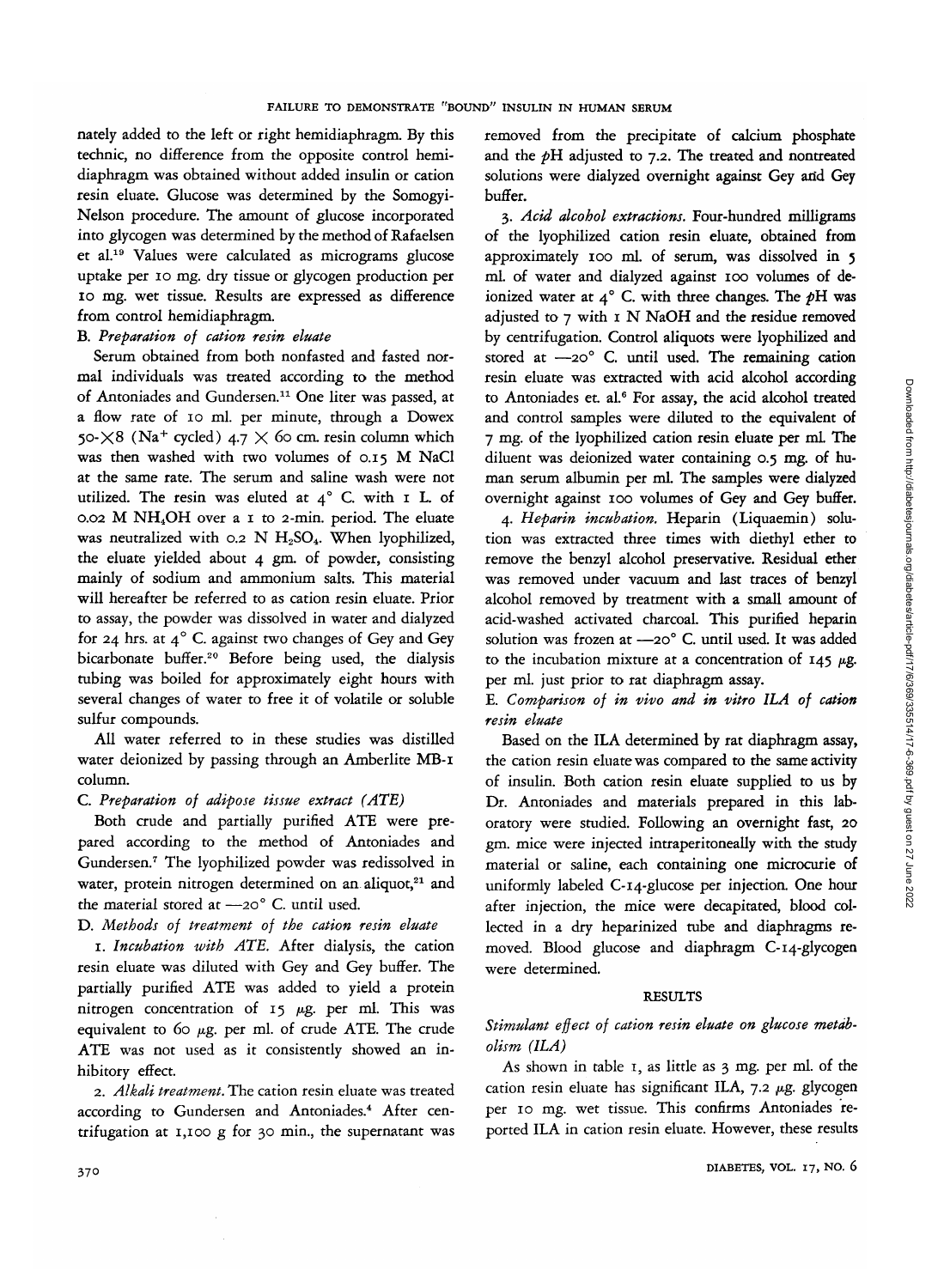#### TABLE 1

Effects of untreated and treated cation resin eluates upon glucose uptake and glycogen production in isolated rat hemidiaphragms

|                 | Cation resin eluates       |     |              |                                                      | Stimulant effect on glucose metabolism (ILA)<br>Glycogen production<br>Glucose uptake |            |                                        |  |
|-----------------|----------------------------|-----|--------------|------------------------------------------------------|---------------------------------------------------------------------------------------|------------|----------------------------------------|--|
| Source          | Concentration<br>(mg./ml.) | "n" | Treatment*   | $(\mu$ g./10 mg. wet tissue)<br>Untreated<br>Treated |                                                                                       | Untreated  | $(\mu$ g./10 mg.dry tissue)<br>Treated |  |
| Antoniades      | 6                          |     | ATE          | $5.2 \pm 1.6$                                        | $3.9 + 1.3$                                                                           |            |                                        |  |
| <b>Authors</b>  |                            |     | <b>ATE</b>   | $7.2 + 1.5$                                          | $6.0 + 2.9$                                                                           |            |                                        |  |
| Authors         | 15                         | 20  | <b>ATE</b>   | $19.2 \pm 1.8$                                       | $15.4 \pm 0.91$                                                                       |            |                                        |  |
| Antoniades      | 18                         |     | Alkali       | $10.4 + 0.8$                                         | $11.4 \pm 1.8$                                                                        |            |                                        |  |
| <b>Authors</b>  | 12                         |     | Alkali       | $13.9 \pm 1.5$                                       | $10.8 \pm 1.9$                                                                        |            |                                        |  |
| <b>Authors</b>  |                            |     | Acid-alcohol | $6.3 \pm 1.7$                                        | $3.7 \pm 1.2$                                                                         |            |                                        |  |
| <b>Authors</b>  | 16                         | 6   | Heparin      |                                                      |                                                                                       | $154 + 39$ | $179 + 41$                             |  |
| Insulin         | 1,000 $(\mu U./m!)$        | 15  |              | $26.6 \pm 2.3$                                       |                                                                                       |            | $224 + 32$                             |  |
| <b>Standard</b> | 100 ( $\mu$ U./ml.)        | 15  |              | $5.7 \pm 1.0$<br>$94 + 30$                           |                                                                                       |            |                                        |  |

\*ATE = Adipose tissue extract. Heparin concentration = 145  $\mu$ g./ml. tMean  $\pm$  S.E.M. Difference from control hemidiaphragm.  $\sharp$ A significant decrease p < 0.001, see text.

differ in that rat diaphragm response was obtained without prior treatment of the eluate.

*Effect of treatment of cation resin eluate.*

The results of the four methods of treatment proposed for the activation of cation resin eluate are shown in table i. The ATE treatment of both material supplied by Dr. Antoniades and that produced in our laboratory did not increase ILA. Quite the contrary, a significant decrease in activity was obtained in the largest study. A similar failure to show activation was obtained following acid alcohol treatment of the same materials. Likewise, alkali or heparin incubation of the cation resin eluate produced in our laboratory did not change the ILA.

*Comparison of in vivo and in vitro ILA of cation resin eluate*

Changes in blood glucose and diaphragm muscle C-14-glycogen following the intraperitoneal injection of cation resin eluate or crystalline insulin are shown in table 2. Neither the eluate from Antoniades nor that produced in our laboratory had any significant hypoglycemic effect at the concentrations used. Both materials stimulated incorporation of C-14-glucose into glycogen in vivo. However, both of the eluates had less

Material Control—saline Crystalline insulin Cation resin eluate Control—saline Cation resin eluate Control—saline Crystalline insulin Cation resin eluate Control—saline Cation resin eluate Control—saline Crystalline insulin Cation resin eluate Source Authors Antoniades Authors Antoniades Authors Dose *tiU.* 0 1,500 1,500 0 1,500  $\mathbf 0$ 500 500  $\Omega$ 500  $\Omega$ 100 100 No. of animals 5 5 5 4 4 5 5 5 4 4 5 5 5 Blood glucose mg. per 100 ml.  $110.9 + 12.5$  $74.7 + 4.6$  $121.8 \pm 16.2$ 84.6±14.0\*<br>59.1±18.3  $100.8 \pm 8.6$  $77.8 \pm 6.8$  $99.3 \pm 5.4$  $88.0 \pm 5.8$  $92.7 + 9.0$  $93.3 \pm 6.4$  $101.5 \pm 6.8$  $87.7 \pm 8.5$ Pf  $\epsilon$ .01 NS NS  $< .05$ NS NS NS NS Diaphragm C-14-glycogen cpm/10 mg. wet wt.  $2 \pm 0.5$  $468 + 278$  $148 \pm 69$  $28 \pm 14*$ <br>415 $\pm$  92  $12 + 10$ 396+141  $111 \pm 19$  $22 \pm 11$  $159 + 79$  $6\pm$  3  $120 \pm 35$  $17 \pm 12$ **Pt**  $<.01$  $\epsilon$ .05  $< 0.01$  $< 0.05$  $\dot{\leq} 01$ NS  $< 0.05$ NS

| TABLE 2 |  |
|---------|--|
|         |  |

| In vivo comparison of crystalline insulin and cation resin eluate ILA |  |  |  |  |  |  |  |  |  |
|-----------------------------------------------------------------------|--|--|--|--|--|--|--|--|--|
|-----------------------------------------------------------------------|--|--|--|--|--|--|--|--|--|

 $*Mean \pm S.E.M.$ 

fProbability of no difference from control.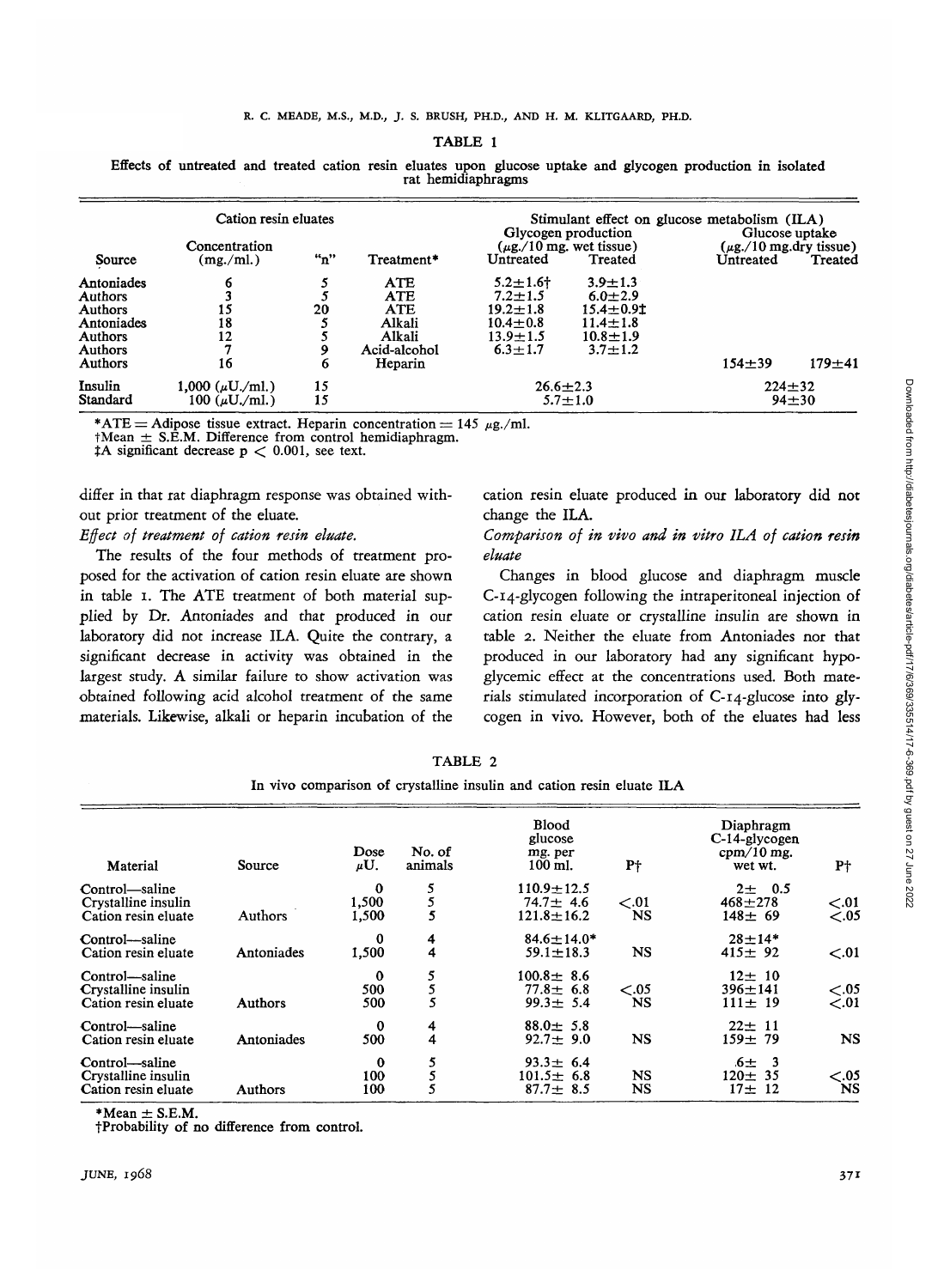activity than the equivalent dose of insulin predicted from the in vitro assay. There was no evidence to suggest that the in vivo activity of the eluate exceeded that obtained using the rat diaphragm.

#### DISCUSSION

In this study, we have been unable to confirm the presence of "bound" insulin in human serum. Contrary to Antoniades and Gundersen,<sup>4,5</sup> we find that the untreated cation resin eluate possesses ILA in the rat diaphragm assay. The ILA remained unchanged following all proposed methods of activation.<sup>4-9</sup> In addition, the in vivo ILA of cation resin eluate did not exceed the rat diaphragm bioassay.

Because of the complexity of the various procedures used to demonstrate "bound" insulin, one might speculate that there are many factors to account for the difference between our results and Antoniades. However, in reviewing all possible differences, we are unable to find any which seems significant.

Antoniades found "bound" insulin concentration was greater in fasting than nonfasting serum.<sup>2</sup> In our studies which extended over several months, cation resin eluate from both fasting and nonfasting sera showed no increased ILA with four proposed activation technics.

The rat diaphragm bioassay procedure used did not differ appreciably from that of Antoniades. He usually reported glucose uptake; whereas, we report C-14 glycogen production which in our hands was less variable and more reliable than glucose uptake. However, glucose uptake results were reported for the heparin activation study. Although "bound" insulin should have no ILA on the rat diaphragm Antoniades and Gundersen7 obtained an average net increased glucose uptake due to untreated "bound" insulin of about 75  $\mu$ g. per 10 mg. dry tissue which increased to 192  $\mu$ g. upon incubation with ATE. Our untreated cation resin eluate value of  $154 \mu g$ . per 10 mg. dry tissue (table 1) is an intermediate value and does not support the statement that the rat diaphragm is nonreactive to the resin eluate. Similar results were obtained with cation resin eluate donated by Antoniades. He stated<sup>22</sup> that up to 50 mg. per ml. of the powder would have no rat diaphragm ILA until activated; however, significantly increased glycogen synthesis was obtained with as little as 2 mg. per ml. of the crude powder. These results suggest that the authors' rat diaphragm bioassay procedure is more sensitive than that of Antoniades.

The method for preparation of partially purified ATE did not differ from that of Antoniades and Gun-

dersen.<sup>7</sup> The equivalent of 60  $\mu$ g. protein nitrogen per ml. used for cation resin eluate incubation is well above the 18  $\mu$ g. per ml. which Antoniades found gave optimum results.<sup>7</sup> The other methods for treatment of cation resin eluate were unchanged from those suggested by Antoniades and associates, with the exception that the benzyl alcohol preservative was removed from heparin solution.

Another possible explanation for the lack of activation response could be a difference in the type of resin used for preparation of the cation resin eluate. Beigelman and co-workers<sup>1</sup> first noted a loss of ILA from serum passed through IRC-50 resin. Subsequently, Antoniades<sup>5</sup> used Dowex 50-X2 or Dowex 50-X8 and reported no difference although the ILA values were higher in eluates from Dowex  $50-\times 8$ . Horwitz, Alp and Recant<sup>23</sup> showed binding of ILA from pancreas homogenates to Dowex  $50-\times 2$  but not to Dowex 50- $\times$ 8. Using Dowex 50W- $\times$ 8 resin, Shaw and Shuev<sup>8</sup> demonstrated a twelvefold increase in ILA of resin eluate with ATE incubation. However, Dr. Shaw<sup>24</sup> stated: "In later studies, there was considerable difficulty in consistently duplicating the published results. Nevertheless, many subsequent experiments confirmed that incubation of ATE with undiluted serum resulted in a significant increase in ILA measured by the rat diaphragm technique." In their first study, a single batch of resin had been used for all of the published data and new batches of resin did not always yield "bound" insulin. In the present study, several different batches of Dowex 50- $\times$ 8 or Dowex 50W- $\times$ 8 were used, none of which yielded "bound" insulin. Furthermore, it appears that the type of resin used is not the cause of the discrepancy between our studies and Antoniades', since cation resin eluate prepared in his laboratory gave results similar to material prepared by the authors.

Visking casing, used for dialysis in several steps, has been reported to contribute to ILA activity.<sup>25</sup> Antoniades does not mention prior treatment of dialysis tubing. All casings used in this study were treated as stated in methods.

Stimulation of C-14-glycogen deposition has been demonstrated using intact<sup>13-15</sup> and adrenalectomized or hypophysectomized<sup>16</sup> rats. In our in vivo study, the intact mouse was used. The rat diaphragm, which measures only "free" insulin,<sup>4,5</sup> yielded equal or greater ILA than the in vivo study which measures total "bound" and "free" insulin.<sup>16</sup> Our results suggest that the rat diaphragm measures total ILA of the cation resin eluate. Furthermore, the value of 10  $\mu$ U. per mg. powder